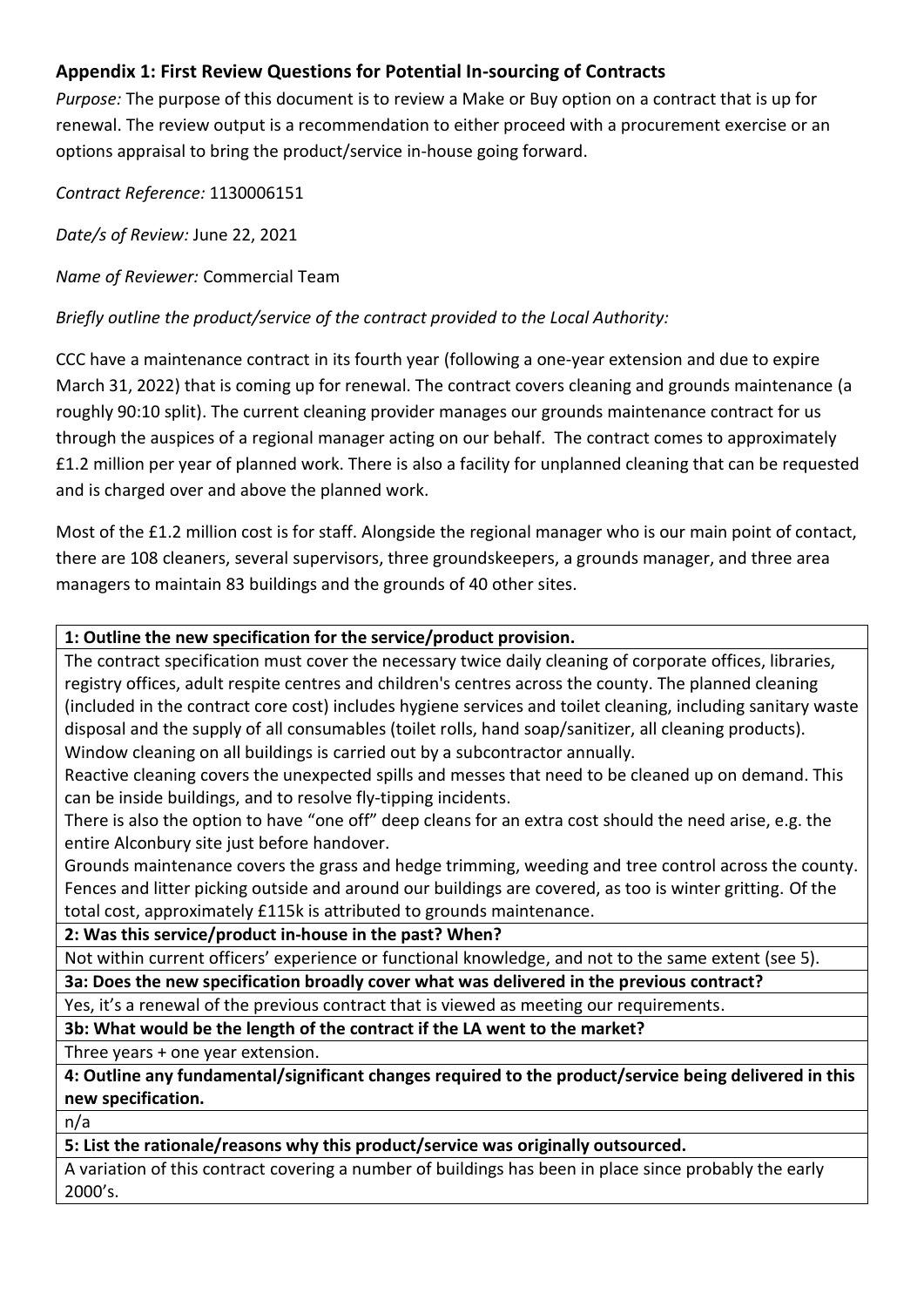Previously, CCC did have some corporate buildings cleaned by its own internal cleaning company (Cambridge Catering and Cleaning Services, 'CCS'), however, this was found to be unprofitable and failed to win tenders to clean corporate buildings. It was subsequently closed in 2016.

There is a similar history for groundskeeping – Groomfields Ground Maintenance was part of CCS until it was closed in 2014. Until that point, it had offered groundskeeping to some corporate exteriors, but mainly focused on school properties.

**6: Are you satisfied with the product/service delivery from outsourced providers? Please list reasons if answer is No.**

There are KPIs in place which are scored every month at the contract meeting. There have never been any issues that required a penalty to be taken against the provider. Considering the pandemic and constantly changeable workload and expectations, these KPIs have not been scored although contact with the provider has increased to weekly in order to manage need.

In short: Happy with the service provided; management relationships and workforce react well to any issues we have.

**7: a/ Outline what an in-house delivery model option would look like?**

### **b/ Has this product/service been successfully in-sourced by other Local Authorities?**

## **c/ What type of delivery models are used by other Local Authorities?**

A/ Without completing a full options appraisal, it is difficult to suggest in detail the requirements for an in-house delivery option of this contract, however, at first glance, the authority would have to provide the following:

- Staffing, including County-wide management, supervisors, and cleaning staff (current contract provides 108, with high turnover)
- Facilities (office building and equipment, IT, depot/workshops/shed buildings etc)
- Business start-up costs (legal and HR (e.g. recruitment and payroll) set up)
- Equipment groundskeeping and maintenance of hardware, cleaning materials/supplies,
- Waste disposal contracts e.g. sanitary waste
- Equipment maintenance contracts
- Support from other existing Council services (e.g. accounting)
- For income generation we would require continual business development

B/ Not to our knowledge. Both Sounds Cambridgeshire District and Cambridge City Councils have outsourced their cleaning provision.

## $C/ n/a$

### **8: Does it require significant investment from the Local Authority? Outline types of investment required, e.g. technology, equipment, buildings, staff requirements.**

Yes, there would be an upfront cost:

The groundskeeping aspect would require significant investment in the hardware required to complete the manual work; there would also be notable maintenance, storage, security and insurance costs. The investment required for cleaning supplies and equipment would be less, but in far greater quantities and therefore have its own additional storage needs. That said, there would be no need for any complex technology.

Core equipment aside, regardless of which activities might be brought in-house, development work would be required to create an organisational structure to deliver this (as above). Both cleaning or groundskeeping would need support functions, storage space and supplementary contracts. The prior experience with CCS and Groomfields also shows there would be an intense demand regarding personnel management.

## **9: Can the contract be "split" with some provision in-house and some external provider/s?**

Any type of split could impact on economies of scale. Splitting the contract between multiple (smaller) providers would create more work as currently our contract manager has a single point of contact with the provider who manages the contract and facilitates any additional requests, although this might be worth sacrificing if there are social value benefits to be had.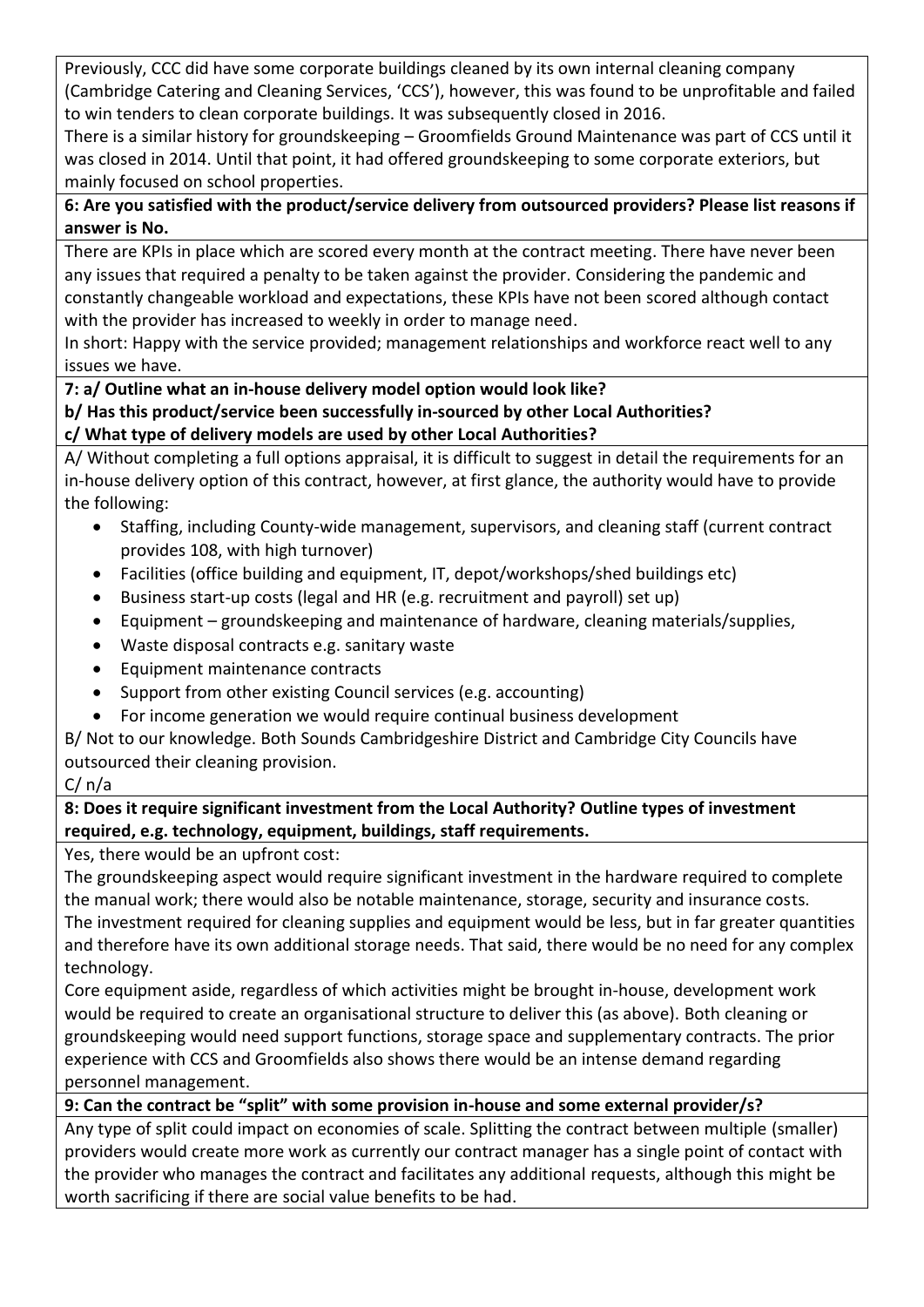Nonetheless, the contract could be split between ground maintenance and facilities cleaning. This would have a relatively small impact on cost efficiencies as the groundskeeping aspect of the contract is only around 10% of the total contract value. While there would be a negative impact on contract management efficiencies, the other side is that there could be scope to utilise our existing highways maintenance contracts (or similar) and have them expand slightly to cover the 40 grounds under this contract.

If we were to in-house an aspect of this contract, the size of the cleaning operation makes it look difficult, particularly with the knowledge of the failed CCS. For groundskeeping, it's unclear whether we would have enough work to keep the hardware in use frequently enough to justify the purchase and maintenance costs. Alternatively, hiring it would avoid many of the upfront costs.

**10: Does the contract require high skill levels? Do these skills exist in the Local Authority currently? If not, how easy will it be for the Local Authority to obtain these skills?**

Many of the jobs for this in-house delivery are relatively low skilled. It would be possible to recruit the staff required however there is a high turnover rate in this sector. The onus of continuous recruitment and training would fall to us although we accept that this is something we already paid for under the contract.

Additionally, recruitment of highly skilled people in time and task management would come at a higher cost than the equivalent provision in the current contract. This is because of the added on-boarding and pension costs, but also that currently the regional manager is shared between multiple contracts and so we only incur a portion of the total cost.

# **12: What are the risks to the Local Authority if the in-house arrangement fails to deliver?**

Financial:

- Upfront costs
- Potential loss of investment
- Staff termination costs (TUPE complications)
- Risk of failure to be cost effective

Performance and Reputational:

- Failure to deliver
- Failure to meet or exceed the current cleaning and hygiene standards
- Subsequent potential legal issues

Exit risks.

- Failure to recover costs
- Supplementary contract issues maintenance/hire contracts that need cancellation/novation

Those risk accepted, if we brought part of this contract in house, we would be unlikely to fail to deliver. Another key difference between in-sourcing some of this contract and the previous traded services is that they aimed to make a profit, we're looking at cost avoidance.

**13: a/ Is there a healthy level of competition from the private sector for the delivery of this work? b/ is there a risk of market consolidation that could leave us with an uncompetitive market?**

A/ Three years ago, during the current contract's procurement, 6 providers were taken through to the second round of procurement process for the current contract. Updated market testing has not been undertaken as this is a follow-on procurement exercise for an existing contract. Market testing is only completed for a new or changed contract.

B/ A reasonable assumption has been made that this is not likely because the market, during the last procurement process, was so deep and active.

# **14: Would in-sourcing this contract give greater control to the LA to protect the most vulnerable? If Yes, please outline.**

n/a

# **15: What are the environmental and social value impacts of in-sourcing this contract?**

None beyond what we could stipulate in the contract. It is worth checking what we do stipulate, however. For example, there is the potential for local hiring in support of our social value objectives. Our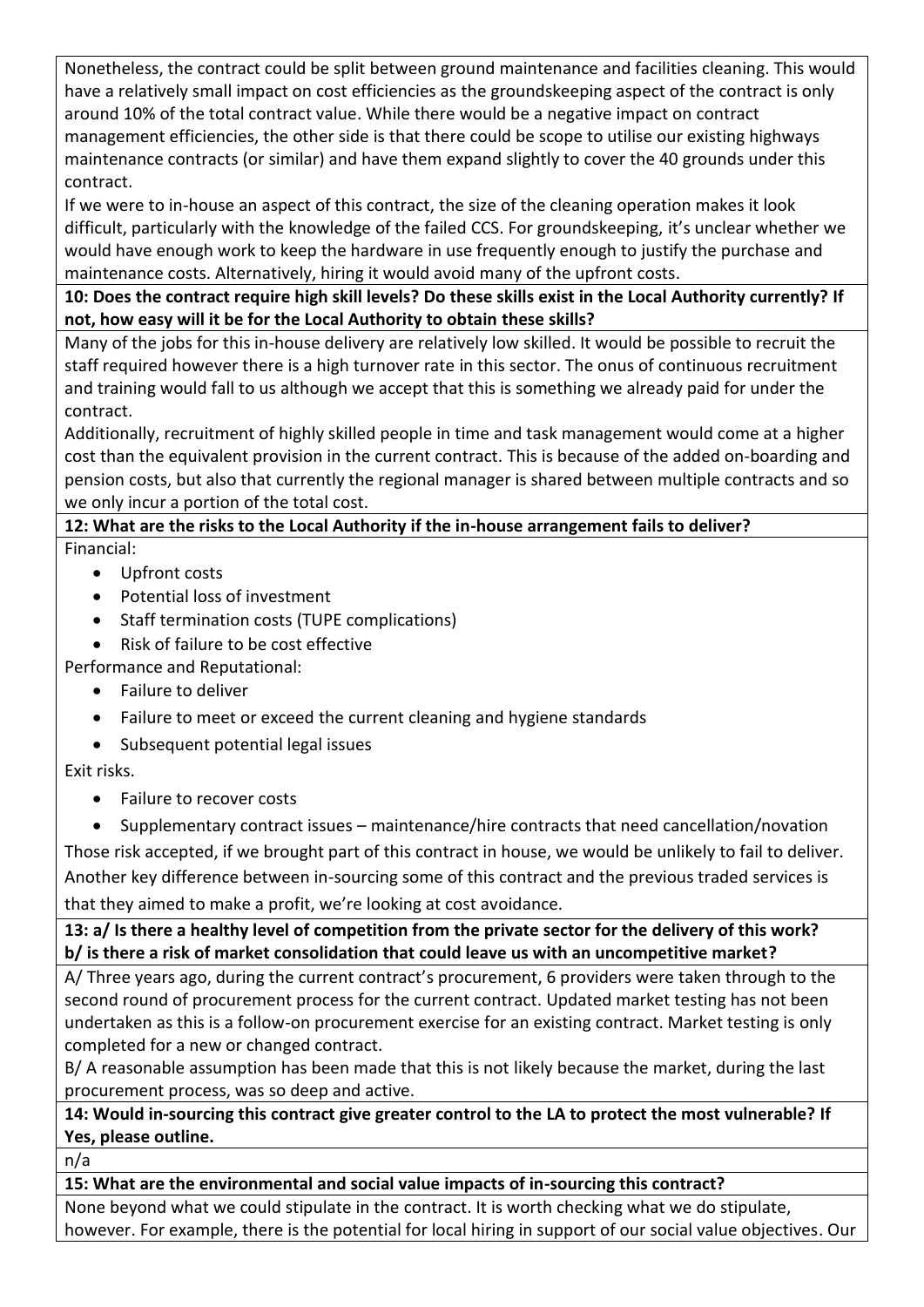understanding is that this sort of work tends to attract local workers (meaning our contract provider potentially already hires locally and meets social value criteria; if they don't, why not?). When going out to tender, it would be possible to look at reducing the size of the contract such that there are multiple, local lots than can be managed by smaller, local, companies. By requiring a smaller contract, local sole traders and part-time workers could, in theory, respond to the tender. This would be a significant boost for CCC's social value aspirations (specifically, local jobs for local people). It is worth noting that in the past, the contract had been split into South Cambridgeshire and North Cambridgeshire, and all bidders wanted to bid for both. There was little appetite for smaller lots. Additional market engagement (with a focus on the smaller bidder we want to hear from) would be required to ascertain whether this is a deliverable option.

**16: Can this service be scaled up and on-sold to other organisations? Outline how this could happen.** The opportunity to join this contract renewal has been offered to district councils and to date Fenland have expressed an interest in having their office buildings cleaned however they have their own grounds management contract.

There is the potential for some links to other parts of the public sector (e.g. fire and police) although we are probably too late in this current instance to explore this in any greater detail at this time. Furthermore, any in-sourced groundskeeping could look to be expanded (significantly) to work on our Highways requirements, or (to a lesser extent) to include roundabout maintenance as this is currently out of contract and being looked at in a separate piece of work. Equally, could the current groundskeeping provision within this contract be expanded to include cutting grass and installing signs on roundabouts?

This document forms the basis of a recommendation to either proceed with a detailed Options Appraisal to bring this product/service in-house in some form or to proceed with a procurement exercise.

#### **Recommendation and Rationale:**

Given the variety of cleaning and groundskeeping work undertaken in this contract, it would be a significant undertaking to bring this work (in totality) in-house in a successful and cost-effective manner.

Whilst bring the groundskeeping work in-house may be more achievable (than the cleaning), given that there are other (larger) grounds maintenance type services being provided, we would not recommend that this contract be the starting point for this transition. It would need to be undertaken as a wider assessment of overall grounds maintenance work.

It would be worth asking respondents to bid for the contract in a few ways:

- A. pricing up the contract as is
- B. pricing up the contract without the groundskeeping (to see if it's available for a lower cost with an alternative provider, or if it's cheaper to add these 40 spaces to the existing highways contract, or if we can deliver it in-house)
- C. pricing up the contract with the inclusion of social value benefits, e.g. Guaranteed use of local workers, or paying staff the real living wage, or

The procurement exercise for the renewal of this cleaning contract has already made substantial progress and is expected to go out to tender on July 7 and any exploration into in-sourcing would require a delay to this process.

Taking the points highlighted in this assessment, the recommendation would be to proceed with the procurement exercise to ensure the continued provision of cleaning services and grounds maintenance.